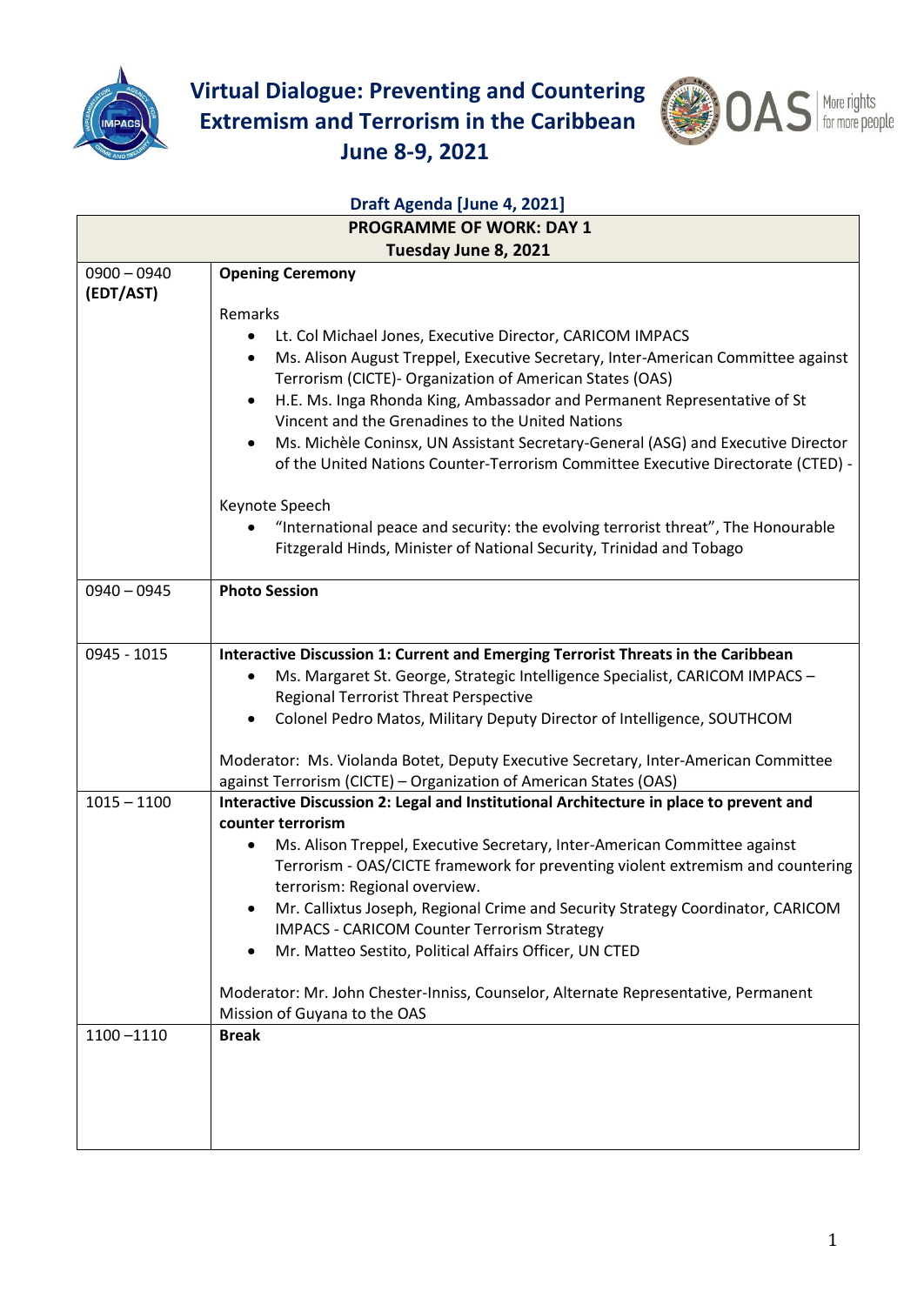

**Virtual Dialogue: Preventing and Countering Extremism and Terrorism in the Caribbean June 8-9, 2021**



## **Draft Agenda [June 4, 2021]** 1110 – 1230 **Interactive Discussion 3: OAS/CARICOM Member State Architecture in place to prevent and counter terrorism**  • The Honourable Faris Al-Rawi, Attorney-General, Trinidad and Tobago National Model: Trinidad and Tobago Counter Terrorism Act and Pathway in Advancing and Adopting PVE/CT Legislation (TBC) • OAS/CARICOM Member States presentations Moderator: Lt. Col Michael Jones, Executive Director, CARICOM IMPACS **PROGRAMME OF WORK: DAY 2 Wednesday June 9, 2021** 0900 – 0907 **(EDT/AST) Remarks** • Marina Walter, United Nations Resident Coordinator for Trinidad and Tobago - Preventing and Countering Extremism and Terrorism in the Caribbean 0907 - 1020 **Interactive Discussion 4: Strengthening Border Security Mechanisms: Preventing, Detecting and Disrupting Terrorist Human Mobility** • Global/Regional Threats, INTERPOL Representative (TBC) • United States Customs and Border Protection representative (TBC) • Ricardo Delgado, Regional Officer, Aviation Security and Facilitation, ICAO NACC Regional Office • Christine Bradley, Chief, UN Office of Counter-Terrorism's (UNOCT) Countering Terrorist Travel Section and OiC of UNOCT's flagship Countering Terrorist Travel Programme • Mr. Rufus Ferdinand, Chief of Operations (Ag) CARICOM IMPACS - JRCC - Overview of CARICOM Border Security Framework Moderator: Mr. Andrew Wynter Chief Executive Officer, Passport, Immigration and Citizenship Agency, Jamaica 1020 – 1130 **Interactive Discussion 5: Key Issues and Challenges in Cyber Terrorism: Internet, Digital Space & Online Communities** • Ms. Gordina Hector Murrell, Director of Cyber Security, Ministry of Information, Broadcasting, Telecommunications and Information Technology, Antigua and Barbuda - National Mechanisms on Securing the Cyberspace • Mr. Rodney Taylor, Secretary General, Caribbean Telecommunications Union – Cyber Crime and Counter Terrorism in the Caribbean Mr. Dale Joseph, Cybercrime Policy Specialist- 11<sup>th</sup> EDF, CARICOM IMPACS -Regional Overview – CARICOM Cyber Crime and Cyber Security Agenda • Mr. Juan Pablo Castro, Director of Technology & Cybersecurity Strategist (Latin America) of Trend Micro – Perspective from technology companies Moderator: Ms. Kerry-Ann Barrett, Cybersecurity Program Officer, OAS/CICTE Secretariat

## 2